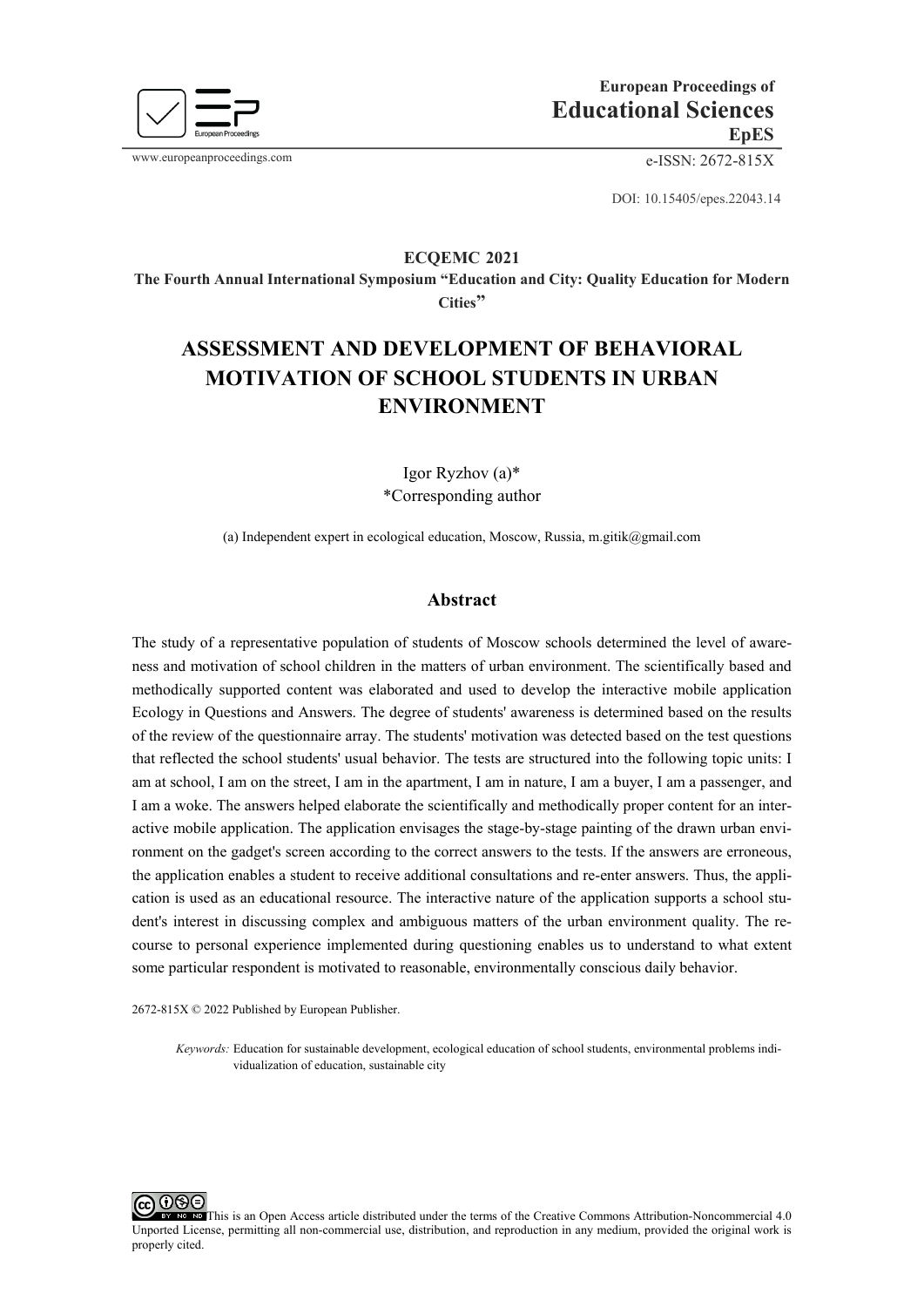## **1. Introduction**

New problems the human society has already and will come across force to change the approach to ordinary life. In particular, the need for reasonable consumption, reduction in man-made impact on the environment is being realized. It is especially urgent in the conditions when the population became concentrated in large cities. The environment quality is one of the main criteria of well-being as such problems as poverty, epidemics and hunger go to the background. The relative comfort of living, at first, of urban residents, and now, of a majority of the rest of population in the developed nations is supported by enormous consumption of resources, the abundance of diverse goods and offer of services. However, such well-being has its reverse side: the growing pressure on the environment. These problems cannot be addressed without the appropriate education of the young generation and education of the population in general. That's why the ecological education is now an essential dimension of school students' education. It is regarded as a separate aspect and a component of education for sustainable development (ESD) (Dzyatkovskaya, 2018). The education for sustainable development and the education for climate changes have become very popular in the school education recently (Berdin et al., 2018; Kopnina, 2020; Mogren, et al., 2018; Müller et al., 2021; Saúde et al., 2021; Tibola da Rocha V. et al., 2020). School students are actively involved in studying the environment at the school level, in school environmental monitoring (Ryzhov, 2017), estimate their impact on the environment. The global school projects are illustrated by The Eco-Schools Green Flag, Sustainable Schools, counting of one's environmental trace, which are being implemented in Russia, too (Eco-Schools, n.d.; British Columbia Ministry of Education, n.d.). All these aspects are connected to some extent with the city sustainability problem. In Russia, the environmental education of school students have long-lasting traditions and is now regarded as ESD component (Zahlebnyi & Dzyatkovskaya, 2017). The need for its implementation is also recorded in the official documents, in particular, the Federal Educational Standards of the Basic School Education (FGOS, n.d.).

Upgrading the education, meaning, in particular, the approach from the knowledge paradigm to the activity paradigm is a significant component of education for sustainable development. It means giving up the simple remembering and reproduction of knowledge, training school students during different activities; change in the teacher-student relations (partnership, updating their knowledge, support to initiative and independence); emphasis on shaping the knowledge to independently look for, summarize information, etc. An important objective is now an integration of EDS ideas, including 17 Goals, (Rieckmann at el., 2017) and, first of all, environmental component into the field of education. The environmental component of education for sustainable development must be implemented in activities, so the teacher is required to use interactive training methods. As experience suggests, school students may make their contribution to implementation of the Sustainable Development Goals (Ryzhov & Ryzhova, 2020). To this end, they must understand that the environmental status depends on their behavior in daily life too, and conduct their own research, which improves the training motivation and enables the environmental education to be individualized. The educational motivation may become the first step to the shaping of behavioral motivation (Hawthorne, 2021).

Another trend in modern education, including school education, is digitalization and active use (in particular, in environmental education) of online products (Ilomäki & Lakkala, 2018; Lonka et al., 2015;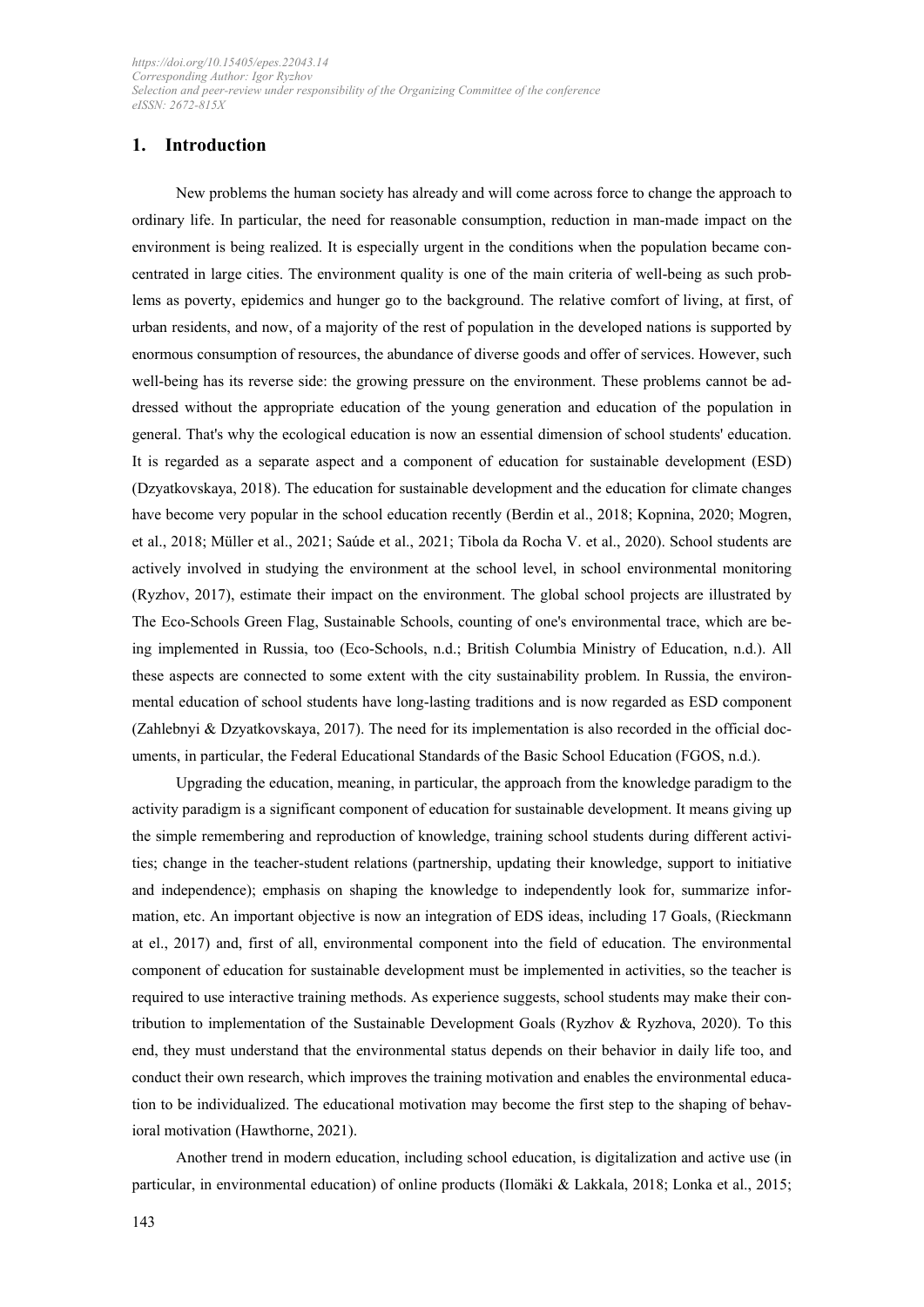Ministry of Education of the Russian Federation; 2021). Gadgets make an integral part of a modern school student's life. That's why the mobile application, with the content developed on the basis of school student's interests, has been chosen for the environmental education as part of ESD for school students in the cities. As the studies were carried out in a mega-city, they may be regarded as a contribution to addressing the objectives of Goal 11 of the Sustainable Development, "Sustainable Cities and Population Centers" (Global goals, n.d.).

## **2. Problem Statement**

The modern environmental education and the education in the interests of sustainable development, though diverse, is still mostly theoretical. It is not sufficiently associated with the daily behavior of school students, does not target some particular circumstances of the city, community, block, where young city residents spend all of their lives. The comfort of the municipal environment is often evaluated from the adult's point of view (Petrina & Stadolin, 2018). The school students' interests are not virtually taken into account. Our study focused on the urban environment perception by children between 10 to 14 years, which does not fully coincide with that of adults. The principles and content of environmental education were worded by adults, teachers and experts, which is natural and correct. But the personal interests and preferences of a particular student, his/her individual social experience are beyond the learning practice. To fill this gap, the express research was carried out intended to reveal the real interests of students in their relations with the urban environment. The school students' priorities in environmental problems (as they are understood by children) were determined. The obtained data was used when developing the content of the Ecology in Questions and Answers mobile application.

## **3. Research Questions**

To develop the content for the mobile application, the actual level of the school students' perception of the urban environment, in particular, its environmental aspects, was to be found out. The idea was to determine if there is any gender or age specific features of the data array of the students' answers. To create the mobile application, it was necessary to structure the array of answers according to the planned sections that reflect the key aspects of school students' behavior in the megacity (I am at school, I am on the street, I am a passenger, etc.).

### **4. Purpose of the Study**

The study goal is the analysis of the school students' perceptions of the city environmental problems and creation of the My City mobile application on that basis. For adequate reflection of the school students' perception of the municipal environmental problems, it was necessary to develop the questionnaires and conduct the questioning. The obtained data was reviewed to create the scientifically based and methodically proper content for the mobile application: a modern educational product that is attractive for children.

#### **4.1. Study Relevance**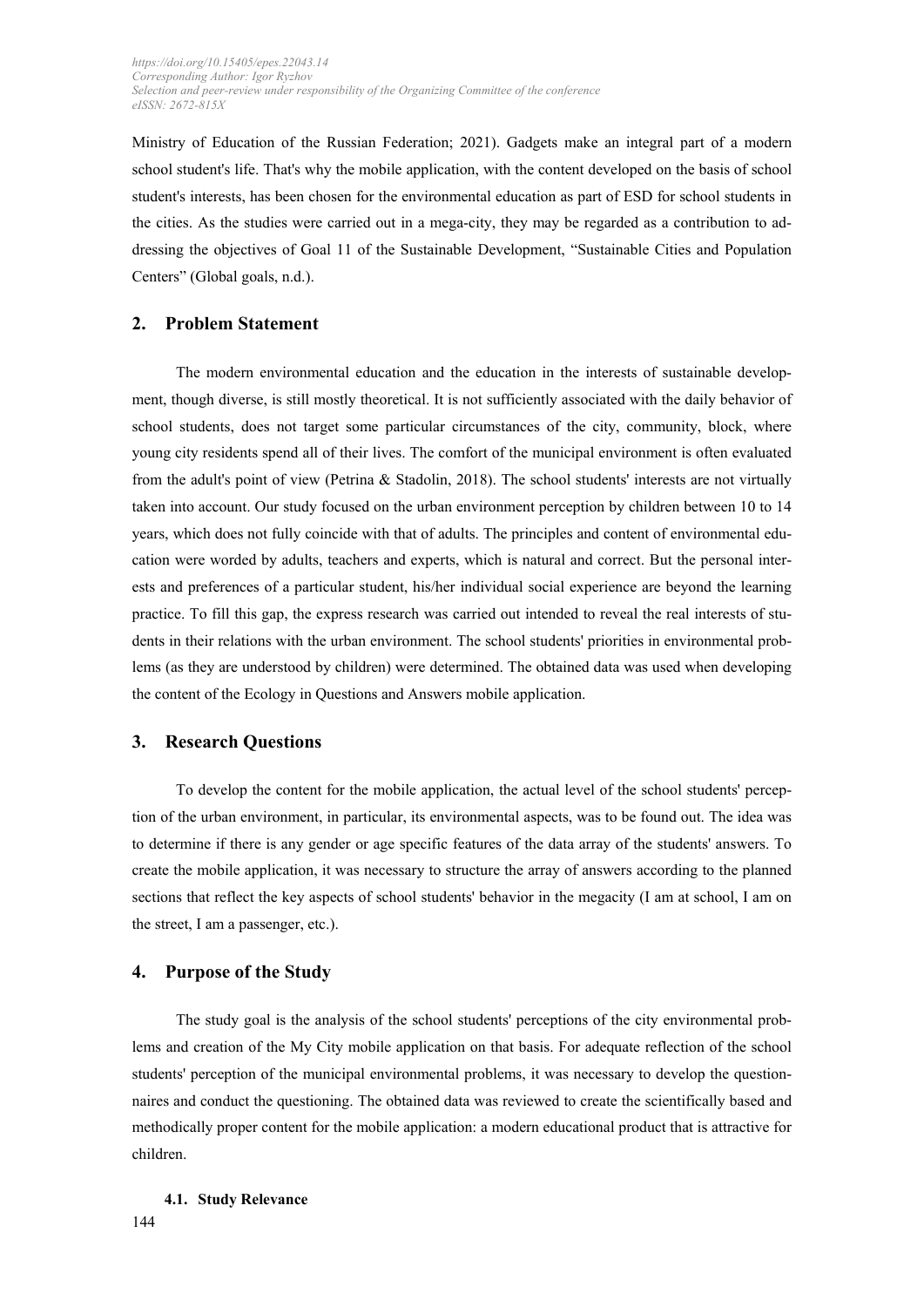The relevance of the Ecology in Questions and Answers mobile application project development is driven by several factors. Firstly, the implementation of educational principles for sustainable development and the need to shape a modern system of values, including the environment, including urban one, in the new generation of residents. Secondly, the need for the students to study global problems on the example of the closest environment, their city (implementation of the sustainable development principle: Think Globally, Act Locally!). Thirdly, the shaping of the woke position in students (according to the Moscow Government Policy). Fourthly, the need to support the school students' initiative, the use of the dialogue form of communication between children and adults (Federal State Education Standards implementation). Fifthly, the need to find new forms of education for children, in particular, related to use of information and computer technologies (ICT), which attracts modern school students. The integration of all indicated approaches resulted in creation of the entirely new unique mobile application that can be (and is already) used not only by school students but also by their families, teachers and university students, university professors and even kindergarten teachers, and not only in Moscow.

#### **4.2. What does the mobile application give to school students?**

The data of recent sociological surveys held by the All-Russian Public Opinion Research Center indicate a steadily high interest of Moscow residents in the environment quality issues. The choice of research projects by Moscow school students in the Moscow Young Ecologists competition demonstrates the popularity of such categories as My City, My Natural Park (Ryzhov & Ryzhova, 2016). However, the absence of the Environmental Studies in school curricula necessitates filling the information and conceptual gaps in environmental education.

This project was implemented with involvement of volunteers and included the target groups' opinion survey, their schooling in workshops and lessons, their stimulation to take reasonable and correct efforts. The project focuses on filling the gaps in informing the school children on urban ecology issues. The approach to such target audience as students when developing schooling and methodical aids is not a popular practice so far. As early as in the first project stage, the mere approach to each participant in the sociological survey enhances the respondent's motivation. Unfortunately, the standard education practice in school does not provide a sufficient opportunity to school students to express their own opinion, in particular, on socially significant issues. It is important for shaping the personality who is capable of making independent judgments and, hence, of taking conscious actions. The mere use of a particular school student's opinion in development of the educational mobile application, Ecology in Questions and Answers, makes people more responsible for its content and wording while improving the students' selfevaluation.

The implementation of the personality-based approach is reflected in the fact that, when fulfilling the assignments (passing the tests, study of reference materials), the students review their daily, personal behavior rather than abstract situations and behaviour of an abstract city resident. This personalityfocused approach in education has been recognized as extremely important; however, it is rarely implemented in practice.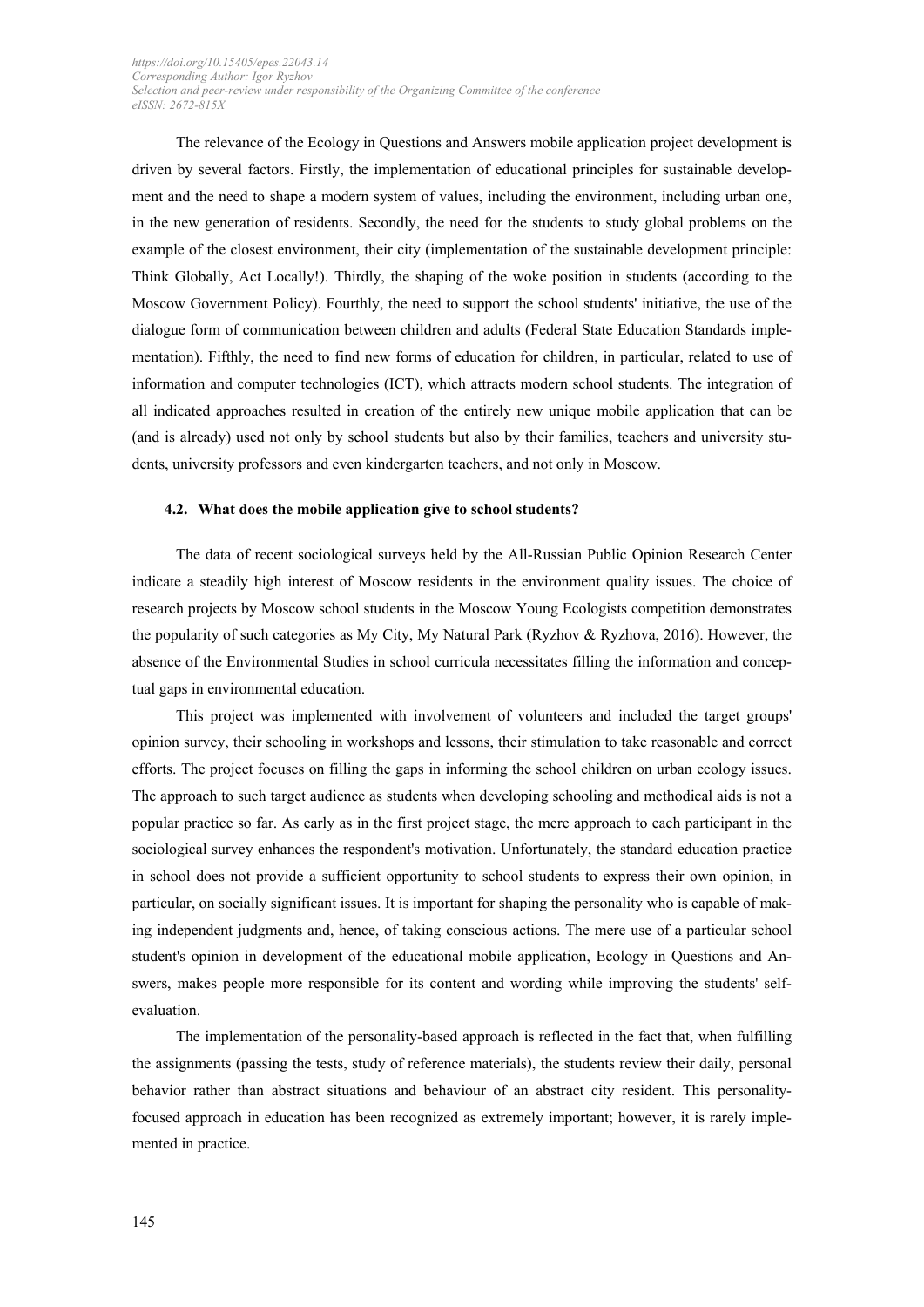We proceeded from the assumption that the project product will be not only a game for students but a new training aid type (and this mobile application can be surely regarded as an aid), which enables approaching the student personality as the information and educational resource user.

### **4.3. Study Assignments**

The following assignments were set to achieve the study goals:

- to determine the range of problems that are important in terms of environmental education in the interests of sustainable development and sustainable development of Moscow;
- to determine the content taking into account students' interest and age;
- to develop the methods of involving school students into drafting questions for the application;
- to elaborate questionnaires for students;
- to enroll volunteers for questioning and to train them;
- to conduct questioning;
- to process the collected questionnaires, to analyze and summarize answers;
- to classify answers in order to use them in development of the mobile application content;
- to determine which important areas in environmental education in the interests of sustainable development are not addressed in the students' responses and to supplement the application content;
- to elaborate the structure of the mobile application, i.e. to designate blocks in the content;
- to draft recommendations to the interface developers;
- to conduct a requestioning, analyze and summarize answers to assess the performance.

#### **4.4. Individualization of environmental education**

When structuring questions, we proceeded from the assumption that these questions should, first of all, pertain to the student and his/her closest entourage. That's why the behavioral content of the known Self-Concept was taken as the basis (Burns, 1982), which enabled us to individualize the school students' answers. Several sections that reflect different aspects in the students' life: I am in apartment, I am at school, I am on the street, I am in the shop, I am in transport, I am in nature, and, finally, I am a woke, are emphasized in the application. All of the above situations also directly relate to the rest of citizens, in particular, the school students' families, which enabled us to interest them in the mobile application. The application content touches upon all principal issues of the municipal environment and all three areas of the sustainable development (environmental - the problems of live nature in the city and its protection, interrelations in nature; economic - resources rational usage; social - human behavior in the city given the need to preserve the environment, and relations with the society). Such approach enabled rather complex problems to be visualized for the mobile application in the context of setting the current trends in information products.

## **5. Research Methods**

**5.1. Arranging for Questioning**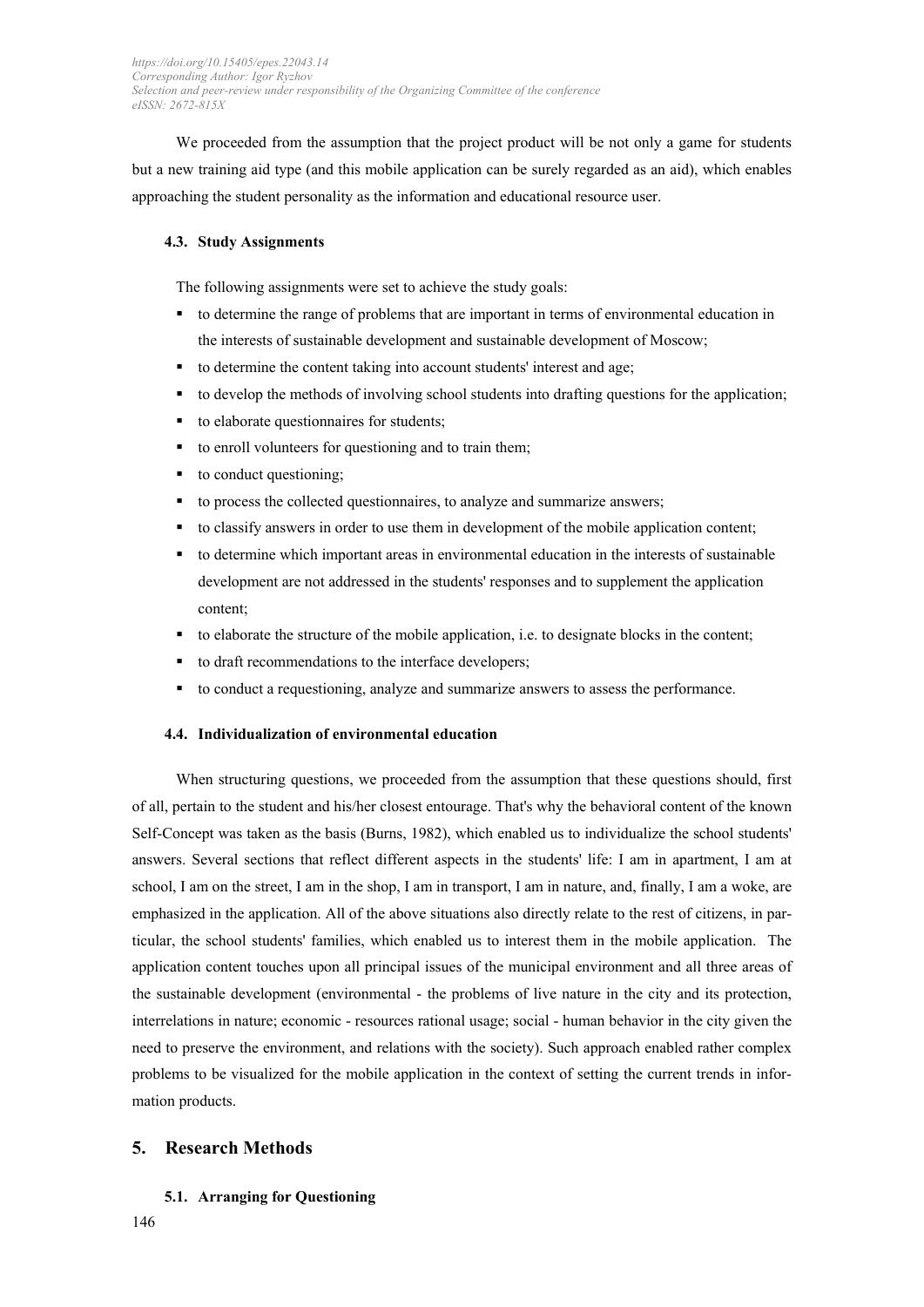As part of the objective to create the Ecology in Questions and Answers mobile application, questioning was carried out in 11 Moscow schools to clarify the volume and level of awareness of 4-7 grade school students on the urban environmental problems. Each group of questions refers to some particular aspect in a school student's life in the megacity, and the focus is on the participant's personal standpoint. We deemed it appropriate to confine ourselves to seven above mentioned question groups (I am at school, I am on the street, etc.), three questions in each. An open question was additionally asked to the study participants: "What would you like to learn about ecology?", to which approximately 1500 meaningful answers were received.

The questioning was preceded by addressing respondents:

"To create the content of the Ecology in Questions and Answers mobile application, the developers are willing to find out what you (the school students) are already aware of, what you are interested in and what you would like to learn. Thanks to your answers, we will understand what questions should be included into the mobile application that you will be able to use. We neither check nor assess your knowledge."

In the questionnaires, the survey participants indicated their gender (boy/girl) and age (grade) and, optionally, their name (not surname!). By the gender parameter, the respondents were allocated rather evenly: 895 boys and 879 girls. By the age parameter, the distribution was as follows: 4th grade school students (10-11 y.o.) - 373; 5th grade school students (11-12 y.o.) - 394; 6th grade school students (12-13 y.o.) - 492, and 7th grade school students (13-14 y.o.) - 515. The total number of respondents was 1774.

Tests were elaborated based on the review of the response array. They were adapted for the interactive mobile application, e.g. a small set of test questions, short lines, so that they could fit into the telephone's screen without additional scrolling. Similar requirements were applied to writing answers for the reference book.

In the presented test questions, we sought to formulate all alternatives in the same format and similar contents, so that the school students would not choose by guessing (i.e. when the correct answer differs from wrong ones significantly, e.g., by the extent of detail). The position of correct answers in tests is changed randomly (from the 1st to the 4th position) for the same purpose: to minimize the possibility of correct guessing. We did not include two or more correct alternatives in the test questions. Unlike the testing, during the questioning the questions didn't necessarily require a single answer (there could be several correct answers, at the respondent's own choice). Answers could be selected not only from the set of alternatives but one's own answer could have been worded. Below are the examples of questions from different topical modules.

"I'm at school" module

Do you know where the garbage is carried to from schools, and what happens to it later? I know, ........................... Heard/read something I don't know but I would like to know I'm not interested If there is a section of "wild" vegetation at the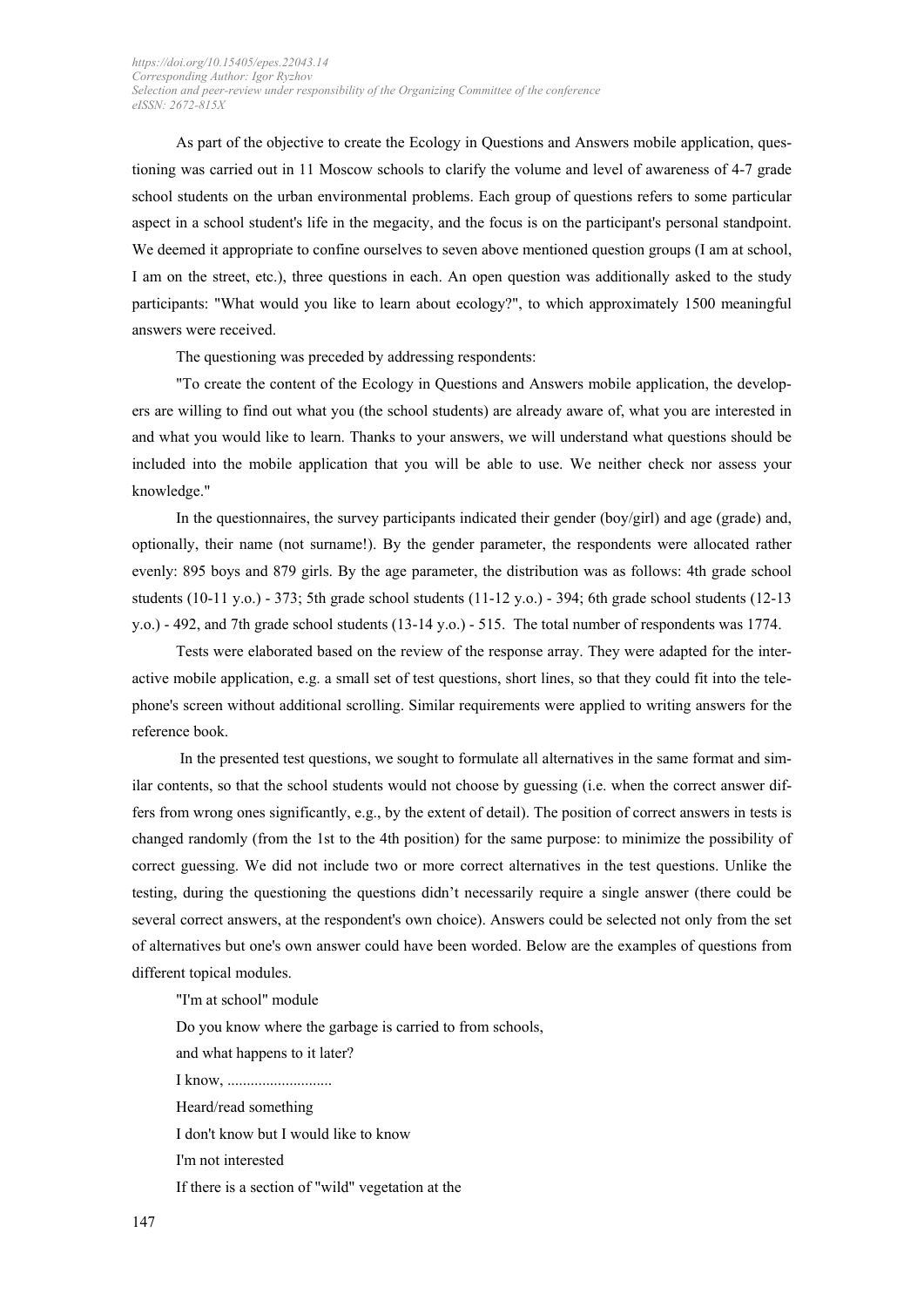school territory it means that <...>

There was no time to mow it down or to make a lawn or a flowerbed

There is a winter hiding place for insects and spiders

There is a reserve of natural food for birds

Other.......................................

Do you know where the heat comes from to school?

I know, ...........................

Heard/read something

I don't know but I would like to know

I'm not interested

"I'm on the street" module\*

Fallen leaves are removed from the urban lawns in autumn

After that the following will be ...

Clean and beautiful

Soil fertility will deteriorate, the roots of plants will freeze through Leaves will not get to the highway and cars will not slide on them Small soil-living animals will be deprived of the winter hides Other...........................

"I'm a buyer" module\* I usually go shopping With a plastic bag With a fabric bag With a large paper bag I buy a bag from the cashier Other...........................

"I'm a passenger" module\* To cover a distance of 1-2 km in the city in our family we .... Take the subway Take a car Walk Go by bicycle Other...........................

"I and nature" module\* Do you know that there are "insect hotels" in the city?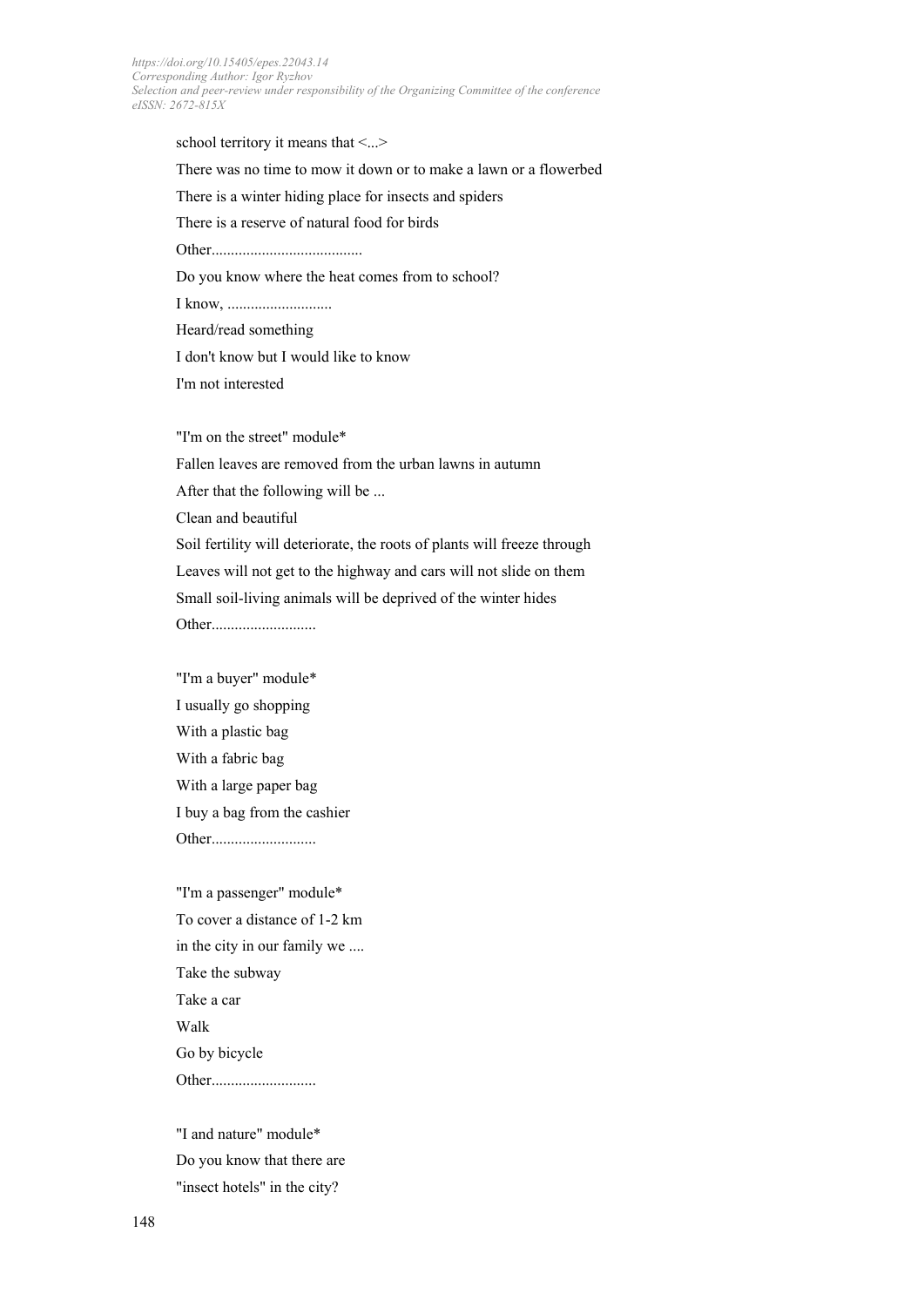I know, ...........................

Heard/read something

I don't know but I would like to know

I'm not interested

\* Just a few questions from each group are featured

"I'm a woke" module

On the International Earth Day, on April 22, I'm going to...

Watch a movie on animal protection

Draw the Protect the Earth slogan and post it in social media

Go out for a walk with friends

Learn about environmental campaigns and select one of them for participation

Other...........................

In spring, galanthuses are being sold in the city

I don't buy them because ...

They are expensive

They wilt quickly

There is a few of them left in nature

I don't buy flowers at all

Other...........................

Do you know that there is hazardous garbage

that must be collected separately?

I know, ...........................

Heard/read something

I don't know but I would like to know

I'm not interested

#### **5.2. Participation of school students in question formulation**

149 The children's participation in formulating questions for the application is extremely important from the point of view of upbringing. Such approach has been rarely met in our practice. The usual practice is that adults, the authors, determine the content of the aids for children. In our case, the mobile application enabled us to involve school students in formulating the questions, which was extremely important for them. Moreover, most questions in the reference book (200+ questions and answers to them) were worded as a result of the large-scale questioning of Moscow school students. Thanks to volunteers (mostly senior school students at schools where the questioning took place), almost 1800 questionnaires were collected and processed, each containing two dozens of questions. The questioning demonstrated, which questions aroused the greatest interest in school students, what they already knew relating to these issues, and what they would like to learn. It means that the content of the mobile educational aid reflects the students' real needs and enables the modern "subject-subject" approach to be implemented.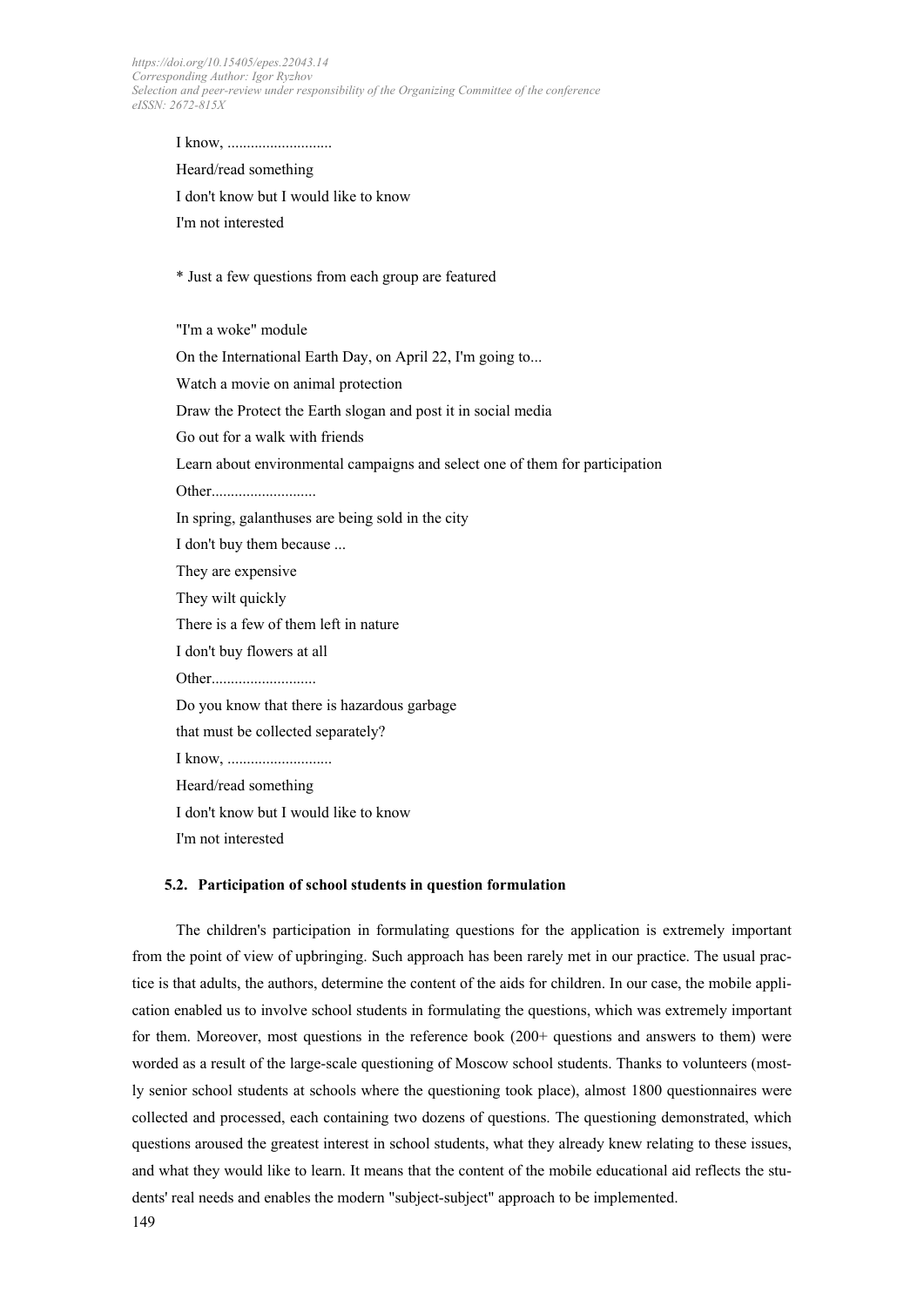## **5.3. Requestioning**

When the mobile application was tested at the final stage, the requestioning of the school students was performed. The requestioning was organized at a smaller scale than the initial one but the schools and grades that took part in the first questioning were involved in the second one, too. The final questionnaire questions were also structured in seven groups with the same names. But the wordings varied (so that the students would not repeat their previous answers). Nonetheless, the meaning of the questions remained the same. Thus, the received material allows to evaluate to what extent the understanding of the modern urban ecology issues by school students changed (if it changed at all), and how the study of the Ecology in Questions and Answers mobile application helped in it (if it helped).

Matching answers to virtually the same questions, e.g. on heat supply to schools, attitude to wild animals in the city, prospects of using electric cars and resource saving suggested that the correct answers ratio increased by approx. 20-25%. Naturally, the competence level varied widely depending on the question. We believe that the reduction in "I don't know" and "I'm not interested" answers is a positive result. It means that even the one-off attracting of the students' attention to a new modern information resource, which, we believe, the mobile application is, encourages high interest in the challenges of the urban environment and the ecology as science.

#### **5.4. The mobile application structure**

The analysis of gaps in school students' awareness in urban environment and the array of responses to the open question resulted in the need to elaborate the reference section in the mobile application. Its structure coincides with that of the questionnaire, i.e. it contains seven sections, almost thirty questions and answers in each. When working with the mobile application, school students can always make a recourse to this information resource. As an example, let's quote the reference material from the "I'm on the street" module, the questions of which are mostly borrowed from school questionnaires.

Examples of questions of "I'm on the street" module

Where is dirty snow transported to after clearing the streets? Snow from the streets contaminated with sand, fuel oil, gasoline and other substances, is removed to snow-melting facilities, snow melters. There it is melt under the impact of sewerage waters and then all water is transferred to urban treatment facilities.

Why is it much warmer in the city than in the countryside in winter? In a big city, air is additionally warmed up by the heat produced by cars, heated houses, enterprises and offices. Bitumen or concrete surface gets heated more than snow-covered fields or forests. And urban air contains more dust than rural air. That's why dusty air is heated by the sun more than clean air. As a result, the temperature in the city center may be by 4-5 degrees higher than in the countryside in winter in calm weather.

Why do dandelions blossom in long rows in some places? It is due to a higher soil temperature over heating network pipes. It is the place where snow melts, green grass sprouts and dandelions start blooming first. And they stop blooming there first, too.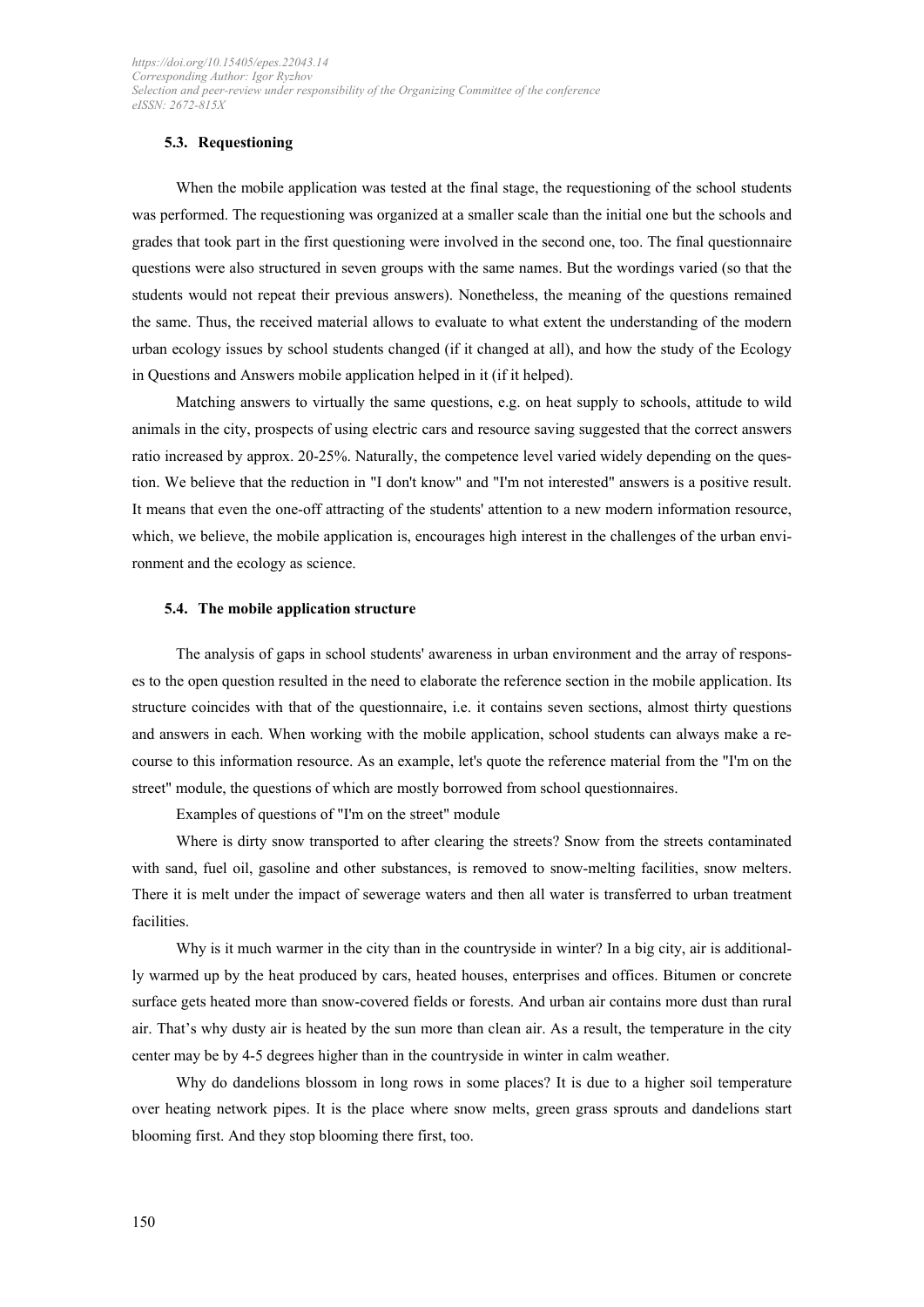How many times can paper be recycled? To obtain good-quality paper from waste paper, it can be recycled five or six times, not more. Otherwise, paper fibers become too short, and paper gets too frail. Such paper can be used, for instance, for napkins.

What is done when there is no free space in a dumping site anymore? When the place selected for waste dumping is used up, a new territory is selected. A waterproof clay "cushion" is made up on it, with laying down a system of pipes to collect the emitted gases. Then the thick waste layer is compacted and interspersed with soil. Another soil layer is spread on top, with the grass and bushes planted there.

Why do certain items not decompose in soil for a very long time? It depends on the composition of disposed items. For instance, glass does not almost interact with air, water and soil, so it can stay there for thousands years. On the other hand, it does not lead to chemical pollution, either. The substances artificially created by humans decompose for a very long time. There are no processes of relatively quick decomposition of them in nature. These include, for instance, different plastics and rubber.

Can ordinary chewing gum be recycled? Chewing gum base is made of a resin substance, from which rubber is made. It took a lot of time to establish the chewing gum recycling process. Now some enterprises use it for the manufacturing of telephone cases, toys and tyres.

Why are heating network pipes wrapped into shining material? Thick and shining aluminum foil reflects the heat from hot-water pipes inside. Thus, the heat losses into the environment are minimized, meaning the energy saving for heating water at thermal power plants. It also minimizes the noxious gas emissions to the environment.

Where do collected leaves go? Fallen leaves are often gathered into plastic bags and transported to the dumping site. The bare soil freezes through more, and there becomes less winter shelters for insects, spiders, slugs and other animals. On the other hand, there becomes less larvae of tree and bush pests. That's why, the question about collection of fallen leaves should be decided on the case-by-case basis, taking into account all circumstances.

Why do street sweepers disperse reagents and collect fallen leaves? It is the responsibility of street sweepers to make the territory they are in charge of clean and easy to walk and drive on. So reagents accelerating ice melting are dispersed on the pavement in the ice-slick conditions. For this purpose, chipping started to be used recently. It is harmless for soil and water and prevents sliding of walkers and cars. Fallen leaves on roads and pavements in the rainy weather also complicate movement. But it is better to leave them on lawns for the winter.

## **6. Findings**

#### **6.1. Analysis of the information array of answers**

What did the review of the obtained information array of answers show? As expected, most answers were stereotypical. Many school students understand the word of "ecology" as an environmental status, not science. Less than one percent of respondents understand the difference between the ecology and the environment only. Schoolchildren are pretty well aware of where the garbage from school is sent to. One third of respondents answered confidently and specifically; one third "has heard something", even though the reasoning often ended with the "delivered to the dumping site" or "burned" wordings. 20% of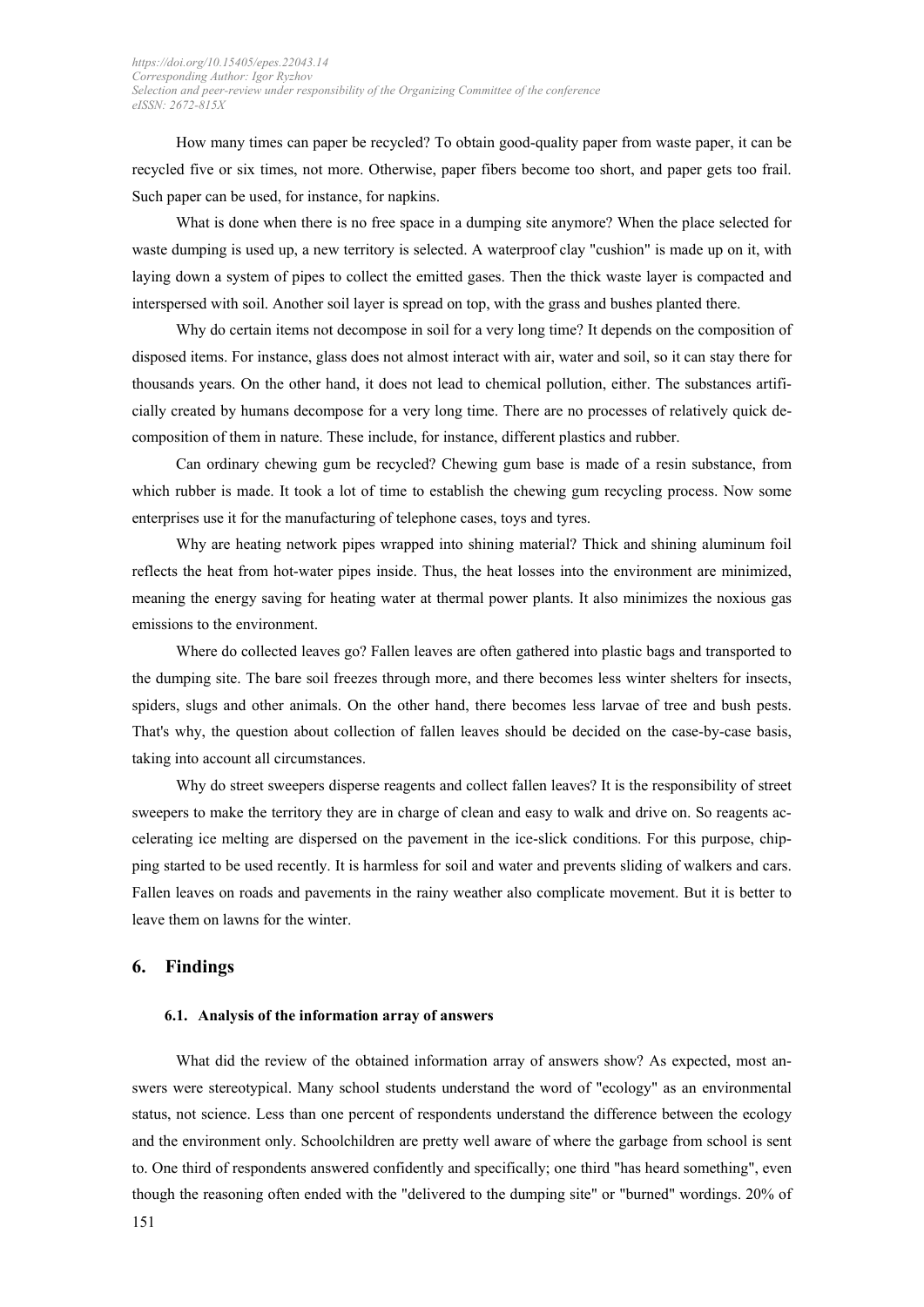the school students "would like to learn", and one tenth "is not interested". As an example, let's point to the degree of school students' awareness of heat supply issue. Just a small number of respondents has a broader idea of heat supply, which goes beyond the classroom radiators. But there is a high interest in this issue. However, nobody thought of the connection between the consumed heat and the volume of the fuel burnt at power plants.

The school students demonstrated good awareness of power savings lamps. More than a half of respondents correctly named the type of such lamps, about 20% "have heard something" and "would like to learn more". Interestingly, less than three percent, which is a very low level, chose the "I'm not interested" option. On the contrary, the question about the energy labelling of electrical appliances demonstrated that school students are not aware of the energy performance assessment or the labelling with a color strip set and respective alphabetical indices. One fifth of respondents "heard something", but did not specify. Exactly two thirds would like to know what it is, and just 4% gave the correct answer. It is worth noting that 10% were "not interested" (unknown realities repulse the respondents).

Let's note that the cognitive motivation of school students who answered any question was estimated as a major positive motivation when they gave a detailed answer in the "I know" and "I don't know but would like to know" categories. Answers in the "Heard something" and "I'm not interested" categories were interpreted as weak or zero motivation. In general, a bit more than a half of respondents (53.6%) would like to know "everything" or "many things".

Shopping with a plastic bag was pointed by one fourth of respondents, with a fabric bag - by 18%, and with a paper bag – only by 4% of respondents. A majority (40%) buys a plastic bag from the cashier. The consequences of daily consumer behavior are not associated by the students with the growth in plastic waste in garbage containers and dumping sites. The explanation of this seemingly obvious link should be emphasized. During the subsequent training, it is necessary to demonstrate the recycling of different plastic types, take into account costs and show the need for separate collection of plastic and other waste.

The reaction of students (of any age) to the question about taking pictures with wild animals in the city streets was unexpected. More than 70% pointed to the danger for themselves, and just one-tenth paid attention to the danger for animals. Obviously, education does not provide sufficient information on catching and husbandry of such "street" monkeys, birds, boas, etc. to give rise to the respondents' concern and shape the negative attitude to taking such pictures.

When asked about the role of motor vehicles in air pollution, the number of responses was much higher than average. "Exhaust" emissions and their transfer with wind were noticed by the total of three fourths of students, but as low as 5% respondents linked that with the fuel quality. We have to state that school students in general do not see any connection between the air pollution by motor vehicles and the operation conditions of the vehicles. Electric cars, of which two thirds of respondents "know" or "heard something", are seen as an alternative to the conventional motor vehicles in the future. The same one third of respondents noted a high price, low capacity and insufficient mileage between recharges and the virtual absence of charging stations for electric cars. The students are rather well aware of drawbacks of electric cars but extremely poorly aware of their advantages. The issue about auxiliary power sources is ignored by the respondents.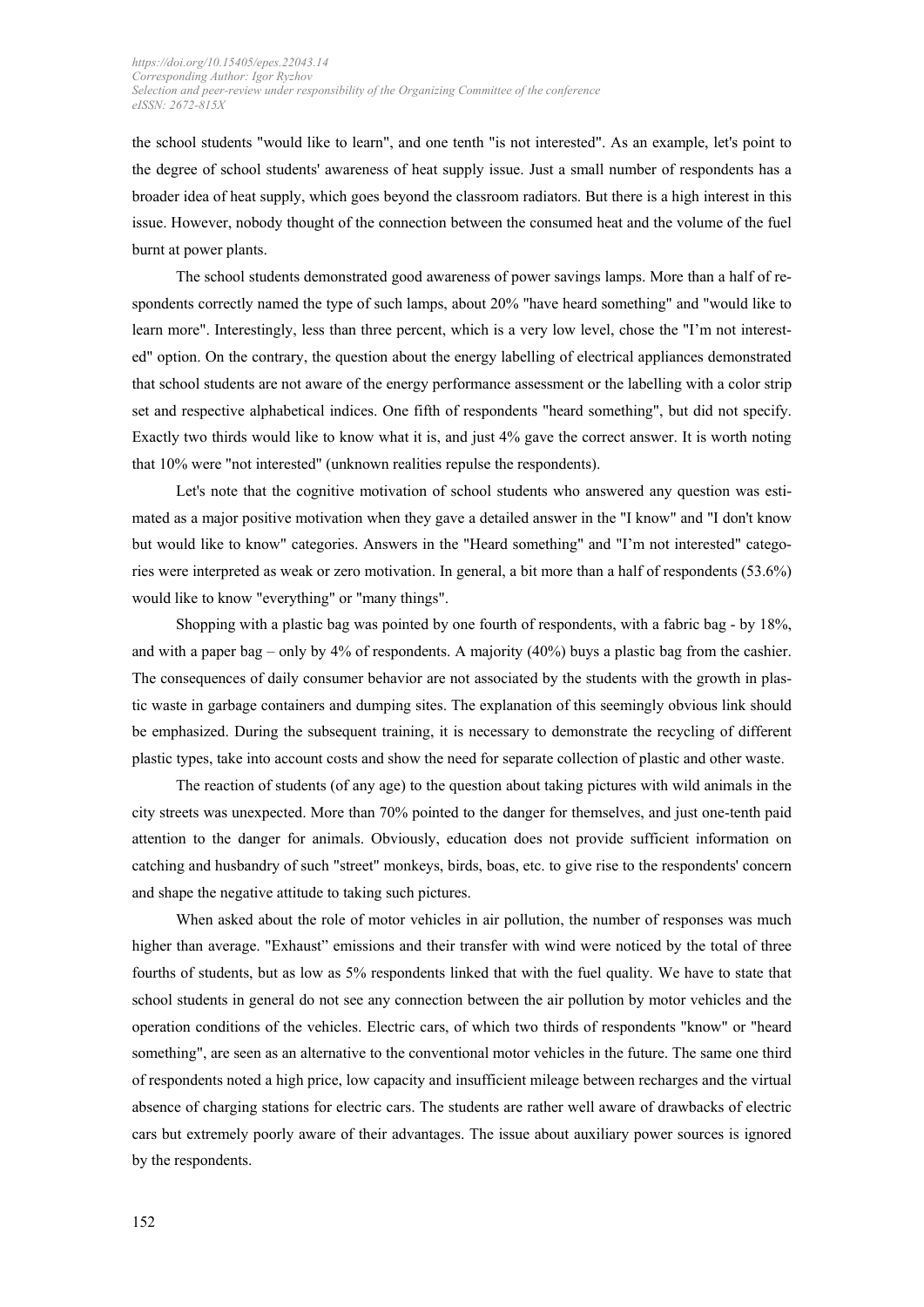The awareness of hazardous garbage and the need for its separate collection is rather high. 38% of respondents know and specifically mention what exactly they know about that (though not always correctly). 48% "heard something" and 10% would like to learn more. Such level of awareness and motivation seems to be a good starting point for installation of separate household garbage collection facilities in yards and communities. However, the insufficient availability of necessary equipment and transportation and processing infrastructure may bring such motivation to nothing very quickly.

In the "I'm a woke" module, just one fifth of respondents selected the option of participation in an environmental campaign on the Earth Day, i.e. stated their active position. However, 37% selected the option of passive information support as movies on animal protection or drawing an environmentpreservation slogan and its posting in social media. Perhaps, it is these first 20% respondents that represent one of the main questioning parameters reflecting the declared (not real yet!) readiness to personal actions. These and other examples of school students' answers suggest which topics should be dwelled upon when developing the mobile application.

#### **6.2. Answers to the open question**

Besides the test questions where one or more ready answers should be selected, the open question "What would you like to learn about ecology?" was proposed to the school children. 1500+ array of meaningful answers has been reviewed. Let's quote just a few examples grouped into topical modules. Of course, they do not reflect the entire diversity of answers. But the array of answers is representative, to a certain extent. We did not edit the school students' answers but only corrected some grammar and lexical mistakes. Based on the analysis of the array of answers, the content of the referential materials of the mobile application was elaborated. The expert's specific answers to the students' questions were given.

"On Ecology, Ecologists and School Subject" module

What is the keypoint of ecology?

How many persons are involved in it, if there is such science?

How does the person's attitude to the environment change after he/she becomes an ecologist and "plunges into" the ecology?

Are there any works of art (sculptures, etc.) on the Ecology created by famous authors or beginners, including children?

How to win the All-Russian Ecology Olympics?

"Waste Sorting and Processing" module

How is waste removed from dumping sites?

How can waste be processed at home?

How can waste be used for a good cause?

How can one collect waste on one's own, which packages to use and where to transport that waste?

#### "Conservation" module

What safe methods of electricity generation for the entire Earth are available? How can we save water and electricity at school?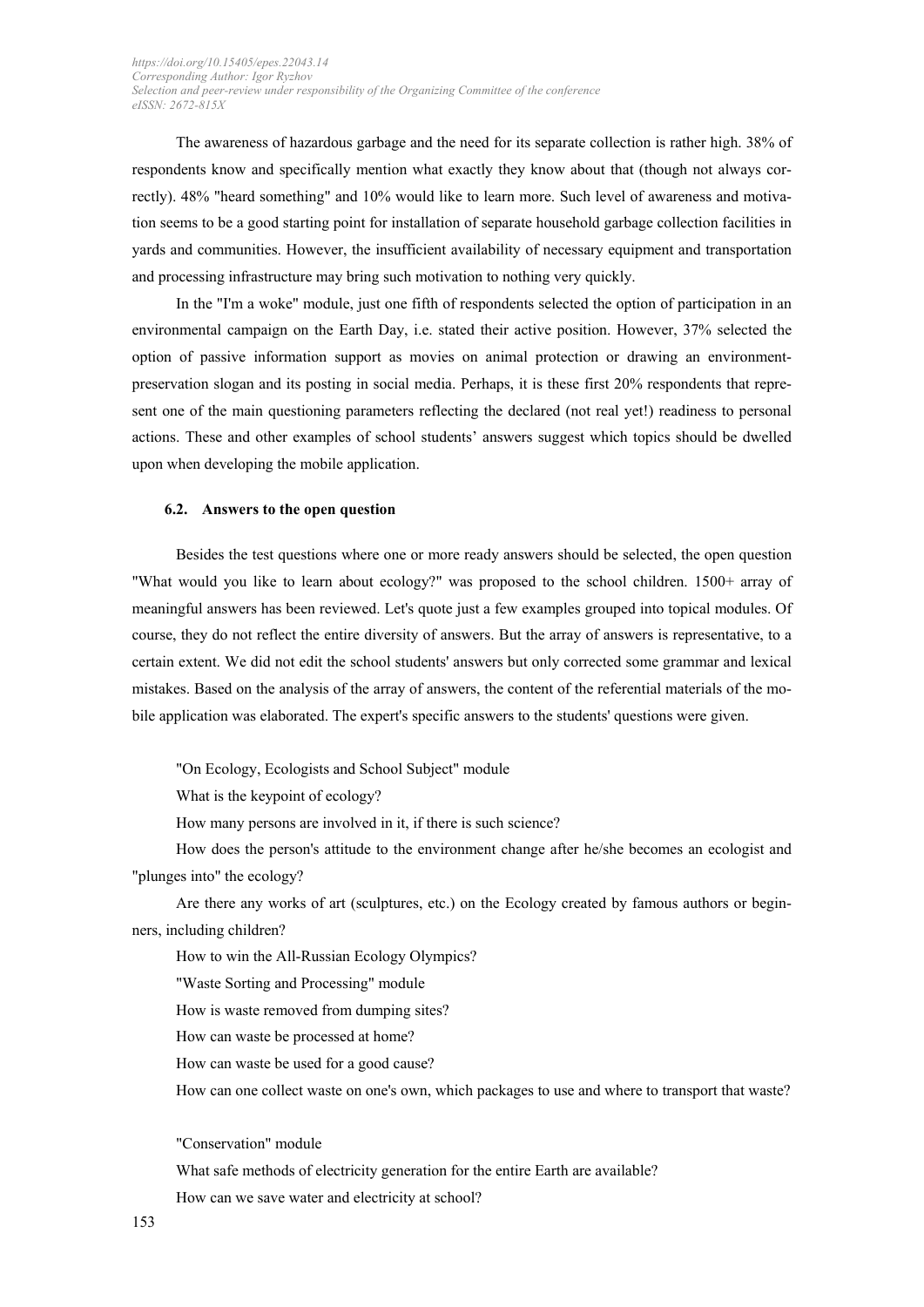Why do so few people use solar cells? How many trees were used to make school textbooks? How many liters of water are consumed when I take a bath? How many silk worms are necessary for one dress?

#### "Behavior and Actions" module

About interesting environmental campaigns one can take part in the near future

How can my peers and I help the world from an environmental perspective?

About household trifles we have not thought about before.

Finally, to change the attitude of people to the environment, so that someone would value the Earth.

How can one help the nature without making hard efforts?

Can the help be provided with money?

Where is garbage sent and how do people help nature? I would like to help!

Why doesn't the humankind understand what they are doing to their planet (4th grade school children!)

#### **6.3. Ecology in Questions and Answers mobile application**

The new educational resource as the mobile application enables updating the students' knowledge in many subjects implicitly when a school student sees that he/she needs knowledge not to get a good mark but to achieve the goal, to win the game and "revive" the picture of the city. Not least important for the application user is the fact that he/she can see the result in the rating section. He/she is able to compare his/her performance with achievements of his/her classmates and any other user. The distinctive feature of the rating is its openness and dynamism, i.e. the application enables a student to improve his/her performance any number of times. In this case, the age specifics and the users' capacities were taken into account. For instance, the rating is calculated based on the age (to be more precise, taking into account the grade, from the first to the eleventh). The "no grade" category is allocated for adult users.

The information must excite strong emotions in schoolchildren to improve its perception. The mobile application as the game-based training and upbringing was created so that to incentivize the user to gain success. The initial city picture on the screen is grey and unappealing. By answering questions correctly the school student "animates" it. Colorful elements and city sounds (car noise, birds singing) appear in the city image with each accurate and complete answer to the questions in the group of tests.

154 The urban environmental problems are very multi-faceted and there are no unambiguous answers to questions related to them. That's why, when developing the reference section, we used problem-based training elements. The answers we suggest to the user in the application are not always obvious and are often ambiguous. For instance, fallen leaves are still removed from lawns and pavements in autumn in the city. Which consequences can these actions have? They are numerous, that's why a school student can independently determine his/her attitude to leaves removal. And it is the educational novelty of the project under review. When handling the reference section of the Ecology in Questions and Answers mobile application, the user realizes how complex, unambiguous, and contradictory the natural phenomena, envi-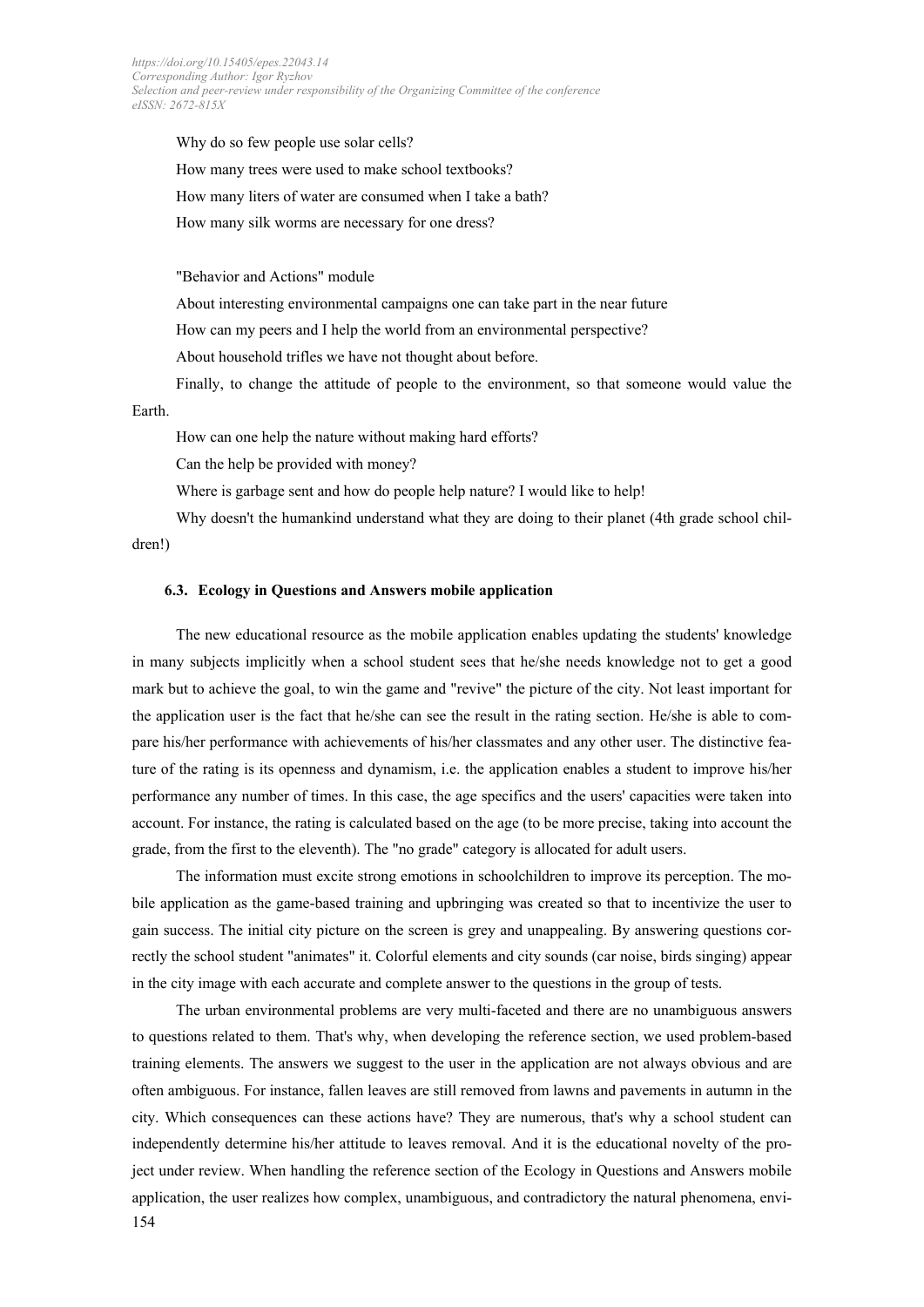ronmental problems and situations arising in the urban environment are. This understanding is facilitated by the fact that the user is able to change his/her initial answer if he/she sees that the test results do not change the color on the city image.

#### **7. Conclusion**

The modern package of the environmental content as the mobile application, which is fully interactive, enables the Ecology in Questions and Answers application to be used as an additional information and educational source. The indirect attraction of the school children's attention to their own consumer behavior, use of energy, water, and transport, etc. includes the range of the urban ecology issues to the area of concern. As a consequence, the issue of raising the students' awareness of the modern city problems, of the role each resident's behavior plays in maintenance of the environment quality, is addressed.

The author hopes that they managed to create the unique mobile application that is simultaneously a training manual on environmental education for sustainable development and a game for school children, it reflects the real interests of children and allows to practically implement the subject-subject relations, the behavioral elements of the Self-Concept, the Federal State Education Standards of the fundamental school education, the personally-focused approach to education and upbringing of school students, to shape a new system of values and woke citizens interested in environment preservation in the city and of improving the environment situation, with the view to the environmental laws, involve other population strata to the environment education process (families of school and university students, tutors, etc.), engage school students into the environmental education process for sustainable development, i.e. link environmental, economic and social problems.

## **Acknowledgments**

The author extends thanks to the administrators and teachers of schools where the questionnaire survey was carried out and senior schoolchildren and university students who acted as volunteers and without whom such study could have not been performed to such extent. The author also extends thanks to the Committee of Public Relations and Youth Policy of Moscow, who highly appreciated the performed work, for financial support. The author extends thanks to the members of the Commission for Environmental Policy of the Moscow State Duma for the interest in the results of this study.

## **References**

- Berdin, V., Gracheva, E., Dobrolyubova, Y., Zamolodchikov D., Konstantinov, P., Ryzhova, N., & Smirnova, E. (2018). *Climate box. An interactive learning toolkit on climate change*. United Nations Development Programme. https://climate-box.com/wpcontent/uploads/2021/01/Climatebox\_textbook\_EN.pdf
- Burns, R. (1982). *Self-concept development and education*. Holt, Rinehart and Winston.

Dzyatkovskaya, E. (2018). *Novyi etap razvitia didactiki obschego ecologicheskogo obrazovania v interesah ustoichivogo razvitia.* [A new stage in the development of didactics of general environmental education for sustainable development]. SPb-Moskva.

Eco-schools. (n.d.). *The Eco-schools Green Flag*. Retrieved 15 January, 2022, from [https://www.eco](https://www.eco-schools.org.uk/about/eco-schools-green-flag-other-awards/)[schools.org.uk/about/eco-schools-green-flag-other-awards/](https://www.eco-schools.org.uk/about/eco-schools-green-flag-other-awards/)